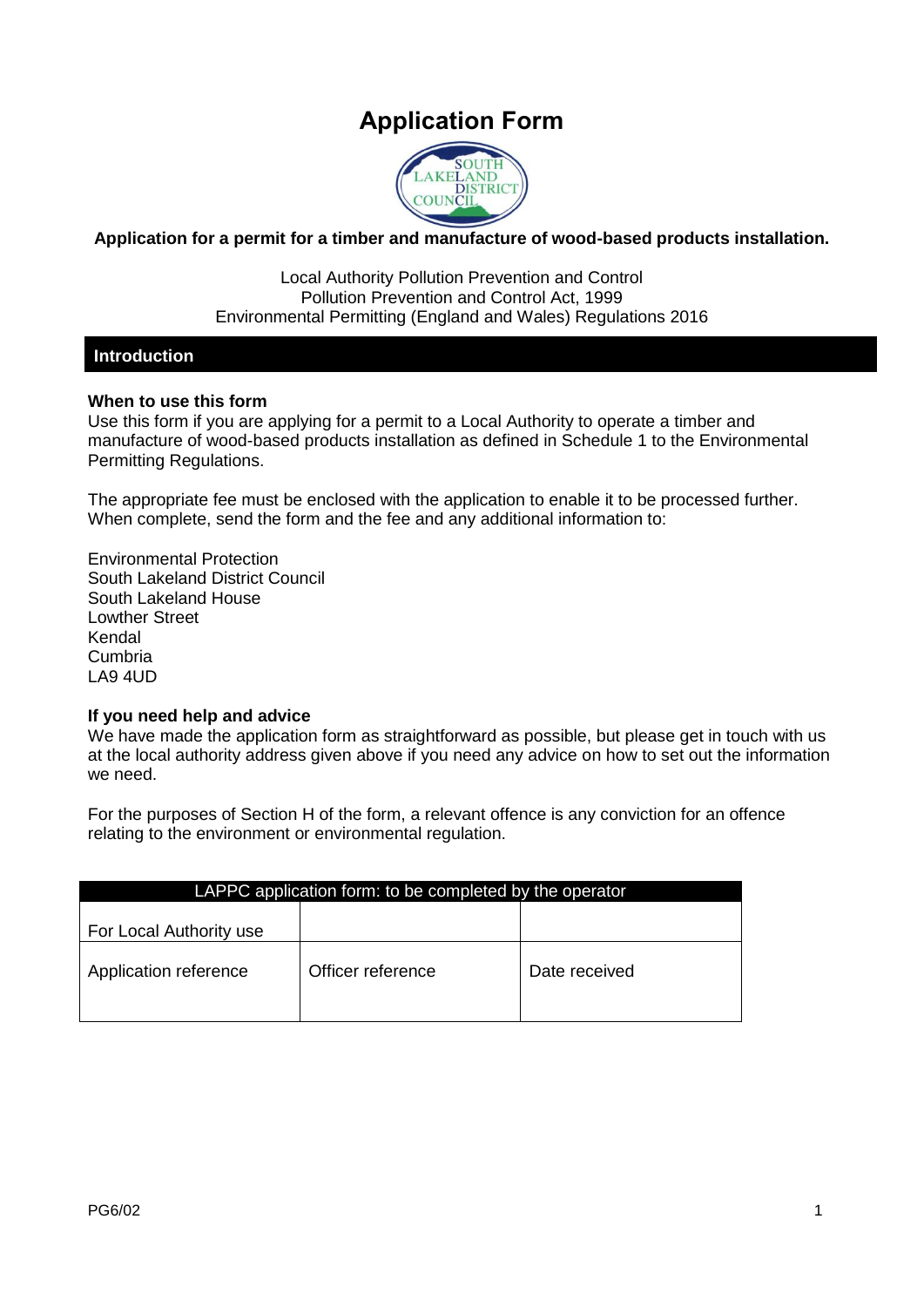#### **A The basics**

### **A1 Name and address of the installation (not required for mobile plant)**

Postcode Telephone

**A2 Details of any existing environmental permit or consent** *(for waste operations, include planning permission for the site, plus established use certificates, a certificate of lawful existing use, or evidence why the General Permitted Development Order applies.*

**A3 Operator details** (*The 'operator' = the person who it is proposed will have control over the installation in accordance with the permit (if granted).)*

| Name:                                   |
|-----------------------------------------|
| Trading name, if different:             |
| Registered office address:              |
| Principal office address, if different: |
| Company registration number:            |

#### **A4 Any holding company?**

Is the operator a subsidiary of a holding company within the meaning of section 1159 of the Companies Act 2006? If "yes" please fill in details of the ultimate holding company.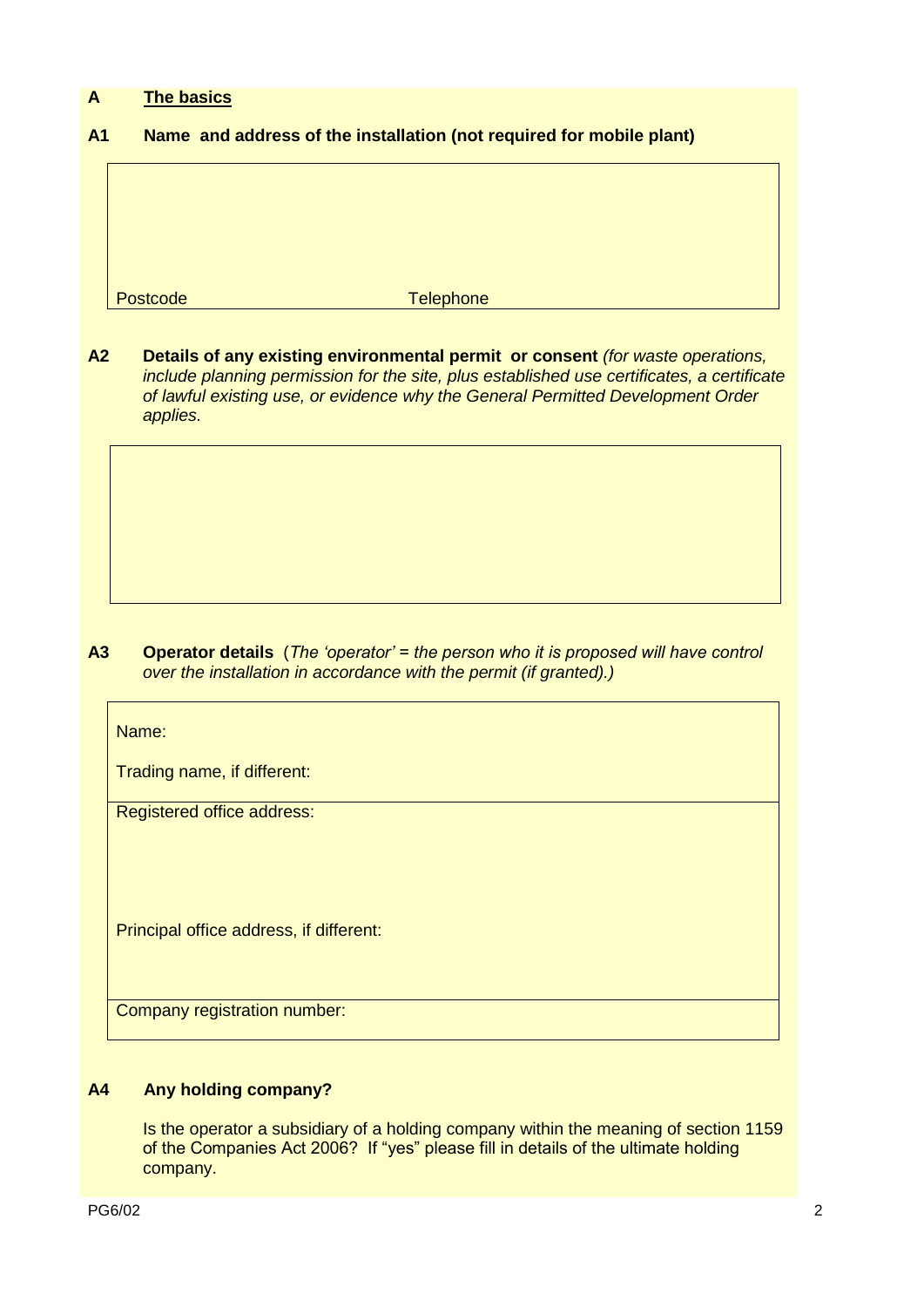| <b>Yes</b><br>Trading name, if different:<br>Registered office address;<br>Principal office address, if different:<br>Company registration number: |
|----------------------------------------------------------------------------------------------------------------------------------------------------|

*can contact directly with any questions about your application. The person you name should have the authority to act on behalf of the operator - This can be an agent or consultant.*

| Email: 2008 - 2008 - 2008 - 2019 - 2019 - 2019 - 2019 - 2019 - 2019 - 2019 - 2019 - 2019 - 2019 - 2019 - 2019 |  |
|---------------------------------------------------------------------------------------------------------------|--|
|                                                                                                               |  |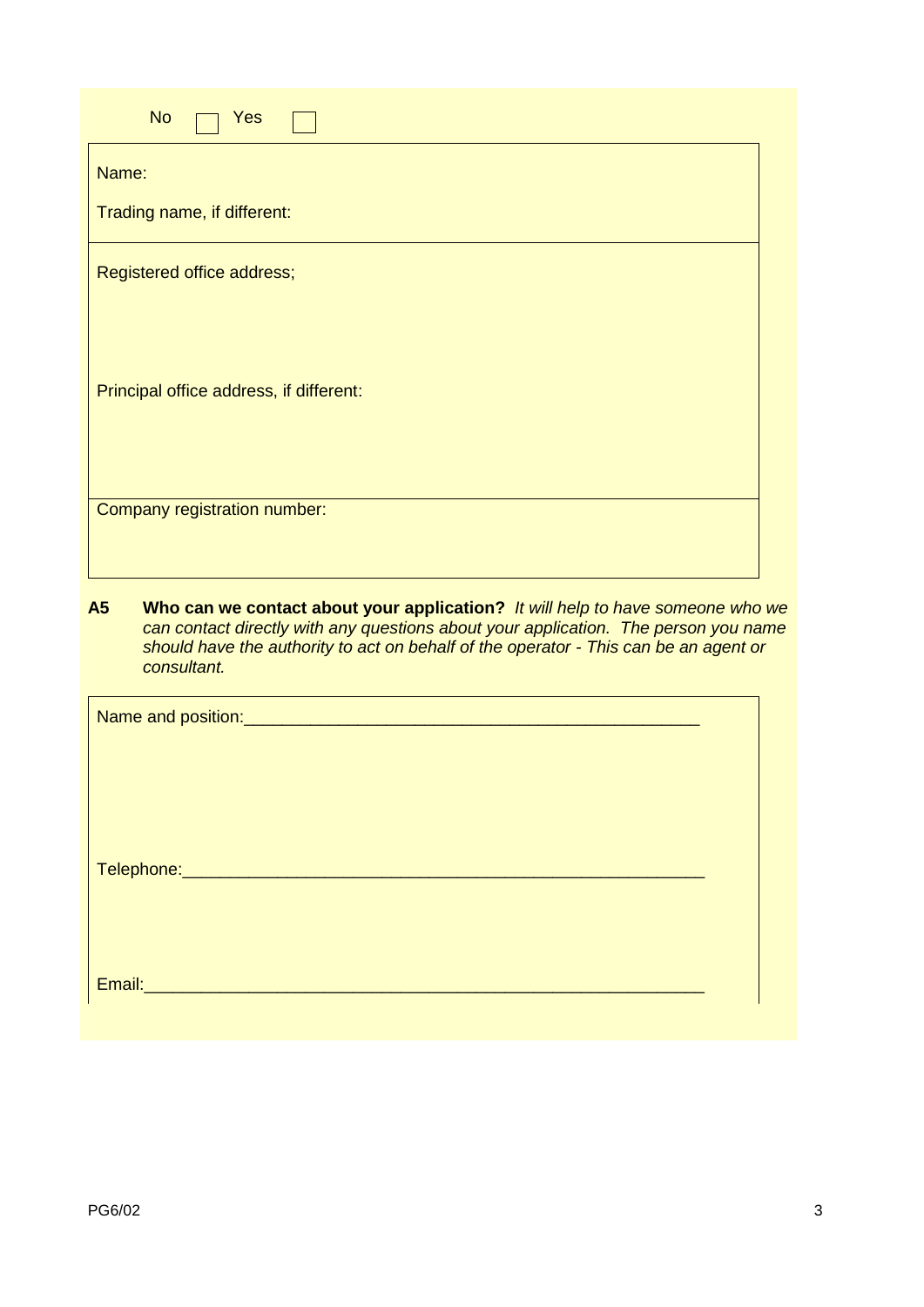## **B The installation**

| <b>B1</b> | What activities are, or will be, carried on at the installation? Please include<br>"directly associated activities" (this term is explained in Annex III in Part B of<br>the Defra general guidance manual. |
|-----------|-------------------------------------------------------------------------------------------------------------------------------------------------------------------------------------------------------------|
|           |                                                                                                                                                                                                             |
| <b>B2</b> | Do you operate a timber process and/or manufacture wood-based products?                                                                                                                                     |
|           | $\Box$ Yes $\Box$ No                                                                                                                                                                                        |
| <b>B3</b> | Do you have a combustion process burning waste wood in an appliance greater<br>than 0.4MW?                                                                                                                  |
|           | $\Box$ Yes $\Box$ No                                                                                                                                                                                        |
| <b>B4</b> | Why is the application being made?                                                                                                                                                                          |
|           | $\square$ new installation                                                                                                                                                                                  |
|           | $\Box$ change to existing installation means it now needs a permit                                                                                                                                          |
| <b>B5</b> | Site maps - please provide:                                                                                                                                                                                 |
|           | A location map with a red line round the boundary of the installation<br>$\bullet$                                                                                                                          |
|           | Document reference: Universely                                                                                                                                                                              |
|           | A site plan or plans showing where all the relevant activities are on site:<br>$\bullet$                                                                                                                    |
|           | where the processing plant will be installed<br>a)                                                                                                                                                          |
|           | the areas and buildings/structures designated for materials/ waste storage and<br>b)<br>the type of storage                                                                                                 |
|           | the conveyors and transfer points<br>$\mathsf{C}$                                                                                                                                                           |
|           | d)<br>any directly associated activities or waste operations.                                                                                                                                               |
|           | To save applying for permit variations, you can also show where on site you might<br>want to use for storage etc in the future.                                                                             |
|           |                                                                                                                                                                                                             |
| <b>B6</b> | Are there any sites of special scientific interest (SSSIs) or European protected<br>sites nearer than any of the following distances to the proposed installation?                                          |
|           | 2km where the installation includes Part B combustion                                                                                                                                                       |
|           | $\Box$ Yes $\Box$ No                                                                                                                                                                                        |
|           | $\frac{1}{2}$ km - in all other cases?                                                                                                                                                                      |
|           | $\Box$ Yes $\Box$ No                                                                                                                                                                                        |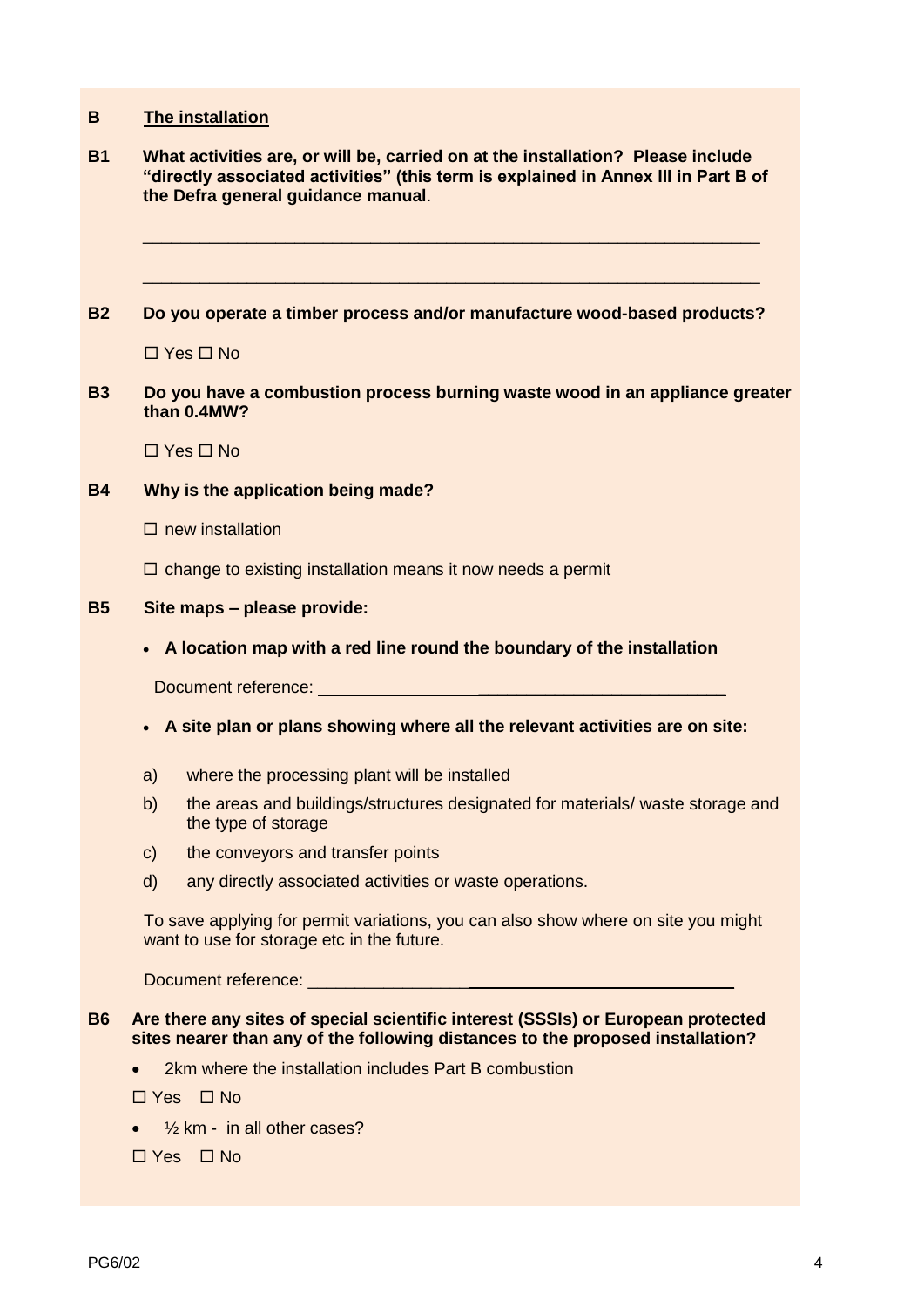- **If 'yes', is the installation likely to have a significant effect on these sites and, if so, please write on a separate sheet or enclose a relevant document explaining what the implications are for the purposes of the Conservation (Natural Habitats etc) Regulations 1994 (see appendix 2 of Annex XVII of the Defra general guidance manual)**
- **B7 Will emissions from the activity potentially have significant environmental effects (including nuisance)?**

 $\Box$  Yes  $\Box$  No

#### **If 'yes': list the potential significant local environmental effects (including nuisance) of the foreseeable emissions**

Document Reference: \_\_\_\_\_\_\_\_\_\_\_\_\_\_\_\_\_\_\_\_\_\_\_\_\_\_\_\_\_\_\_\_\_\_\_\_\_\_\_\_\_\_\_\_\_\_\_

 please enclose a copy of any environmental impact assessment which has been carried out for the installation under planning legislation or for any other purpose.

Document Reference: \_\_\_\_\_\_\_\_\_\_\_\_\_\_\_\_\_\_\_\_\_\_\_\_\_\_\_\_\_\_\_\_\_\_\_\_\_\_\_\_\_\_\_\_\_\_\_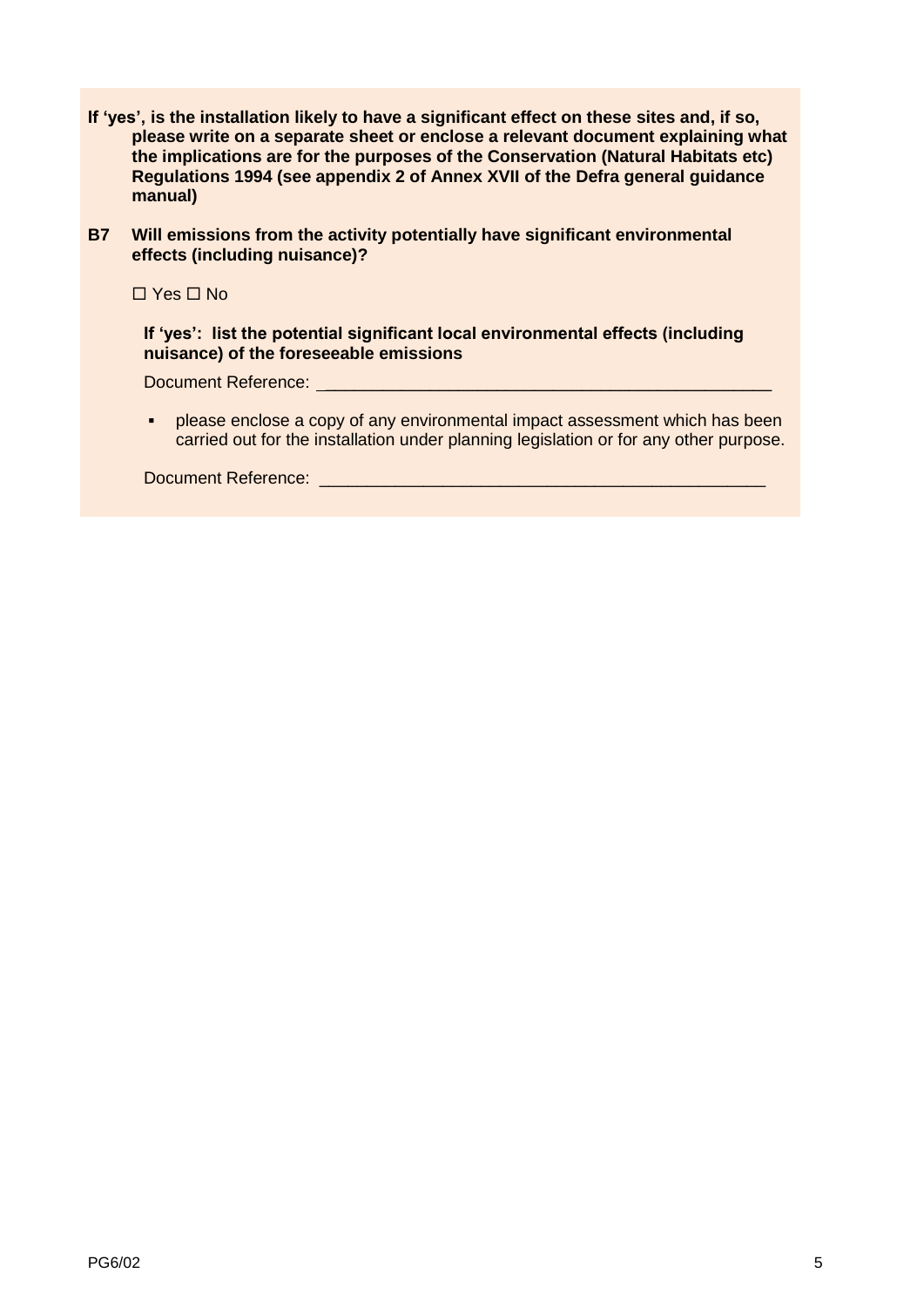| C              | <b>The details</b>                                                                                    |                                |
|----------------|-------------------------------------------------------------------------------------------------------|--------------------------------|
| C <sub>1</sub> | Do you have arrestment plant on site?                                                                 | [informs conditions 3, 5 & 13] |
|                | $\Box$ Yes $\Box$ No                                                                                  |                                |
|                | If yes, go to C2. If No, go to C8.                                                                    |                                |
|                |                                                                                                       |                                |
| C <sub>2</sub> | If yes, does the arrestment plant use (tick all that apply)                                           |                                |
|                | a) bag filters<br>$\Box$ $\Box$ $\Box$ $\Box$ $\Box$ $\Box$                                           |                                |
|                | b) cyclones $\Box$ Yes $\Box$ No                                                                      |                                |
|                |                                                                                                       |                                |
|                |                                                                                                       |                                |
| C <sub>3</sub> | If you have bag filters, do you have a filter maintenance programme?                                  |                                |
|                | $\Box$ Yes $\Box$ No $\Box$ n/a                                                                       | [informs condition 3]          |
|                | If you have bag filters, do you replace filter media at least every 4 years?                          |                                |
|                | $\Box$ Yes $\Box$ No $\Box$ n/a                                                                       | [informs condition 13]         |
|                |                                                                                                       |                                |
| C <sub>4</sub> | Do the continuous monitors have alarms which are: (tick all that apply)                               |                                |
|                | a) visible                                                                                            | □                              |
|                | b) audible                                                                                            | $\Box$                         |
|                | c) alarm activation recorded automatically                                                            | □                              |
|                | d) is a trigger level set                                                                             | □                              |
|                | If so, at what percentage of the emission limit is the value set? ______________                      | $\%$                           |
| C <sub>5</sub> | If you have cyclones, is the water content >20%, of the solid content by weight,                      |                                |
|                | of the wood you process?                                                                              | [informs choice of abatement]  |
|                | $\Box$ Yes $\Box$ No $\Box$ n/a                                                                       |                                |
| C6             | If you have cyclones, does the process only produce emissions comprised<br>mainly of large particles? | [informs choice of abatement]  |
|                | $\Box$ Yes $\Box$ No $\Box$ n/a                                                                       |                                |
| C <sub>7</sub> | Does your arrestment plant have automatic shutdown in the event of a<br>blockage?                     | [informs conditions 1 & 5]     |
|                | $\Box$ Yes $\Box$ No                                                                                  |                                |
|                |                                                                                                       |                                |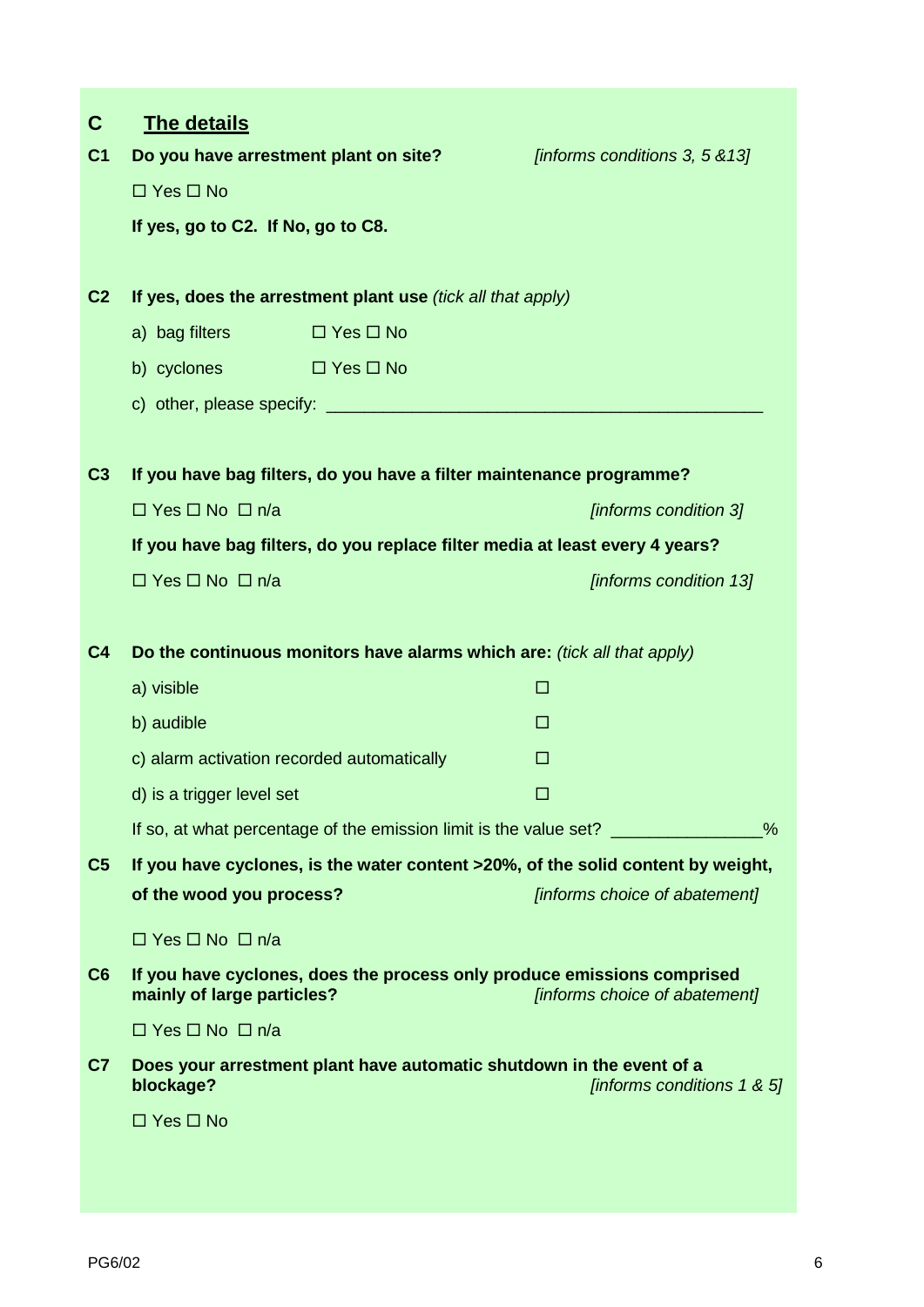| C8  |              | In which of the following will wood dust be stored?<br>(tick all that apply)                                                    |        |                                                                                                                                                                             | [informs conditions 4 & 8]       |
|-----|--------------|---------------------------------------------------------------------------------------------------------------------------------|--------|-----------------------------------------------------------------------------------------------------------------------------------------------------------------------------|----------------------------------|
|     | a)           | silo                                                                                                                            | $\Box$ |                                                                                                                                                                             |                                  |
|     | b)           | bulk storage tank                                                                                                               | $\Box$ |                                                                                                                                                                             |                                  |
|     | $\mathbf{C}$ | in fully-enclosed containers                                                                                                    | □      |                                                                                                                                                                             |                                  |
|     | $\mathsf{d}$ | other - please specify.                                                                                                         |        |                                                                                                                                                                             |                                  |
|     |              |                                                                                                                                 |        |                                                                                                                                                                             |                                  |
| C9  |              | How do you transfer wood dust around the site?<br>(tick all that apply)                                                         |        |                                                                                                                                                                             | [informs conditions 10, 11 & 12] |
|     | a)           | using pneumatic transfer                                                                                                        | $\Box$ |                                                                                                                                                                             |                                  |
|     | b)           | belt conveyors                                                                                                                  | □      |                                                                                                                                                                             |                                  |
|     | $\mathbf{C}$ | fully-enclosed transport                                                                                                        | □      |                                                                                                                                                                             |                                  |
|     | $\mathsf{d}$ | sheeted transport                                                                                                               | □      |                                                                                                                                                                             |                                  |
|     | $\epsilon$   | bagged                                                                                                                          | □      |                                                                                                                                                                             |                                  |
|     | f)           | other – please specify                                                                                                          |        | $\mathcal{L}^{\text{max}}_{\text{max}}$ and $\mathcal{L}^{\text{max}}_{\text{max}}$ and $\mathcal{L}^{\text{max}}_{\text{max}}$ and $\mathcal{L}^{\text{max}}_{\text{max}}$ |                                  |
|     |              | If you use pneumatic transfer, will displaced air be:<br>(tick all that apply)                                                  |        |                                                                                                                                                                             | [informs condition7]             |
|     | a)           | vented to arrestment plant                                                                                                      | □      |                                                                                                                                                                             |                                  |
|     | b)           | back-vented to the delivery tanker                                                                                              | □      |                                                                                                                                                                             |                                  |
|     | $\mathsf{C}$ | other - please specify                                                                                                          |        |                                                                                                                                                                             |                                  |
|     |              | C10 Which of the following methods will be used to minimise emissions at transfer<br>points, including free fall of material?   |        |                                                                                                                                                                             |                                  |
|     |              | (tick all that apply)                                                                                                           |        |                                                                                                                                                                             | [informs condition 9]            |
|     | a)           | enclosed                                                                                                                        |        | □                                                                                                                                                                           |                                  |
|     | b)           | enclosed and ducted to arrestment equipment<br>c) fitted with a chute                                                           |        | ப                                                                                                                                                                           |                                  |
|     | $\mathsf{d}$ | other - please specify                                                                                                          |        | $\Box$                                                                                                                                                                      |                                  |
|     |              |                                                                                                                                 |        |                                                                                                                                                                             |                                  |
|     |              | Note: dusty material should be taken to be any material which can be wind-entrained. It<br>excludes for example > 3mm particles |        |                                                                                                                                                                             |                                  |
| C11 |              | Does loading/unloading of dusty materials:                                                                                      |        |                                                                                                                                                                             | [informs condition 5 & 6]        |
|     | a)           | automatically stop for over-filling                                                                                             |        | $\Box$ Yes $\Box$ No                                                                                                                                                        |                                  |
|     | b)           | automatically stop for over-pressurisation                                                                                      |        | $\Box$ Yes $\Box$ No                                                                                                                                                        |                                  |
|     | $\mathbf{C}$ | have alarms to warn of over-filling                                                                                             |        | $\Box$ Yes $\Box$ No                                                                                                                                                        |                                  |
|     | $\mathsf{d}$ | have alarms to warn of over-pressurisation                                                                                      |        | $\Box$ Yes $\Box$ No                                                                                                                                                        |                                  |
|     |              |                                                                                                                                 |        |                                                                                                                                                                             |                                  |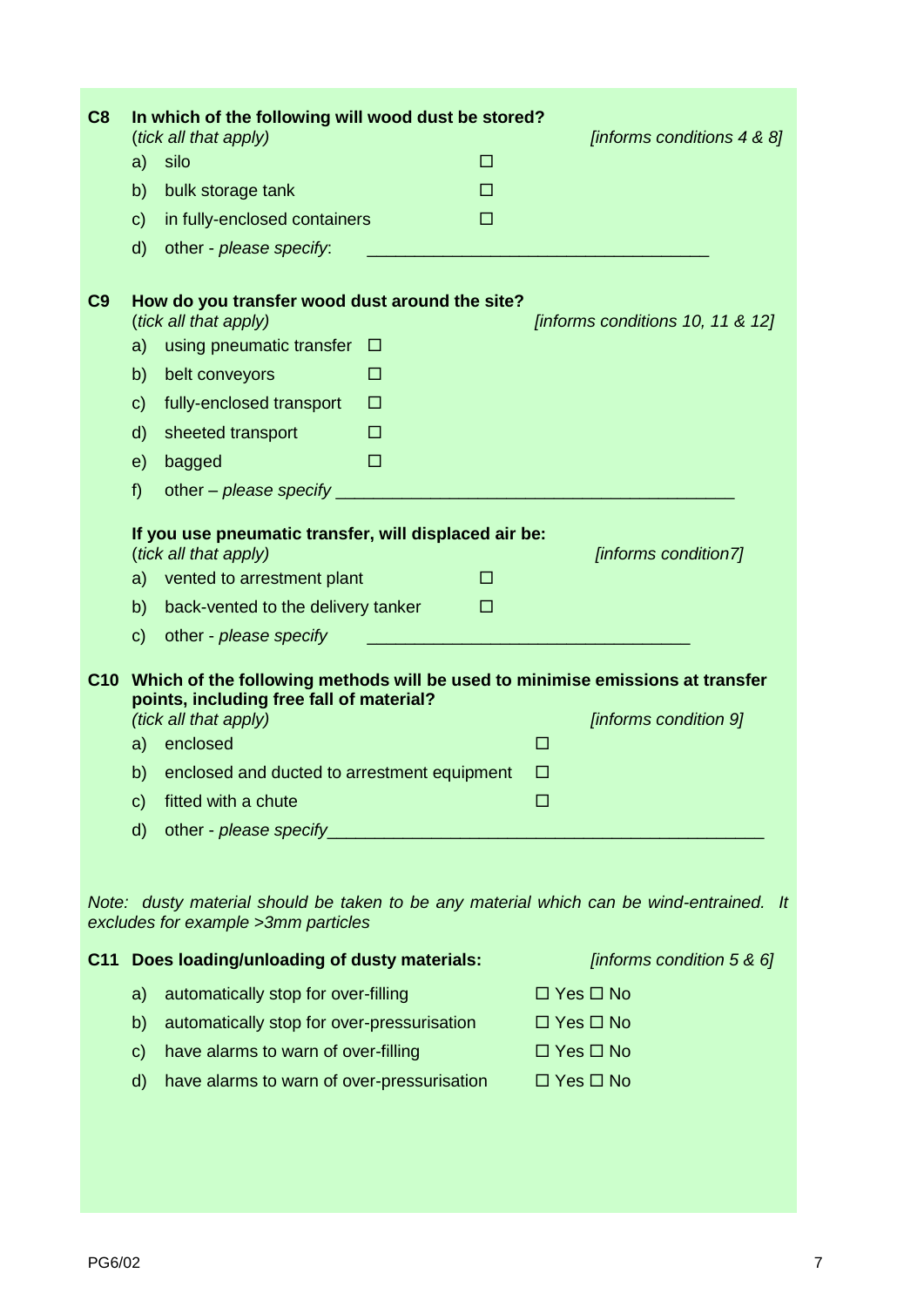#### **C12 How will potentially dusty materials (including any raw materials, finished products and waste), arrive at or leave the site?**  *(tick all that apply) [informs condition 12]*

*[informs condition 3, 15 & 16]*

|              | <b>Raw Materials</b> | <b>Finished Products</b> | <b>Waste</b> |
|--------------|----------------------|--------------------------|--------------|
| <b>Road</b>  |                      |                          |              |
| Rail         |                      |                          |              |
| <b>Other</b> |                      |                          |              |

**C13 When wood dust is moved offsite, do you fill vehicles directly from the arrestment plant?** *[informs condition 5 & 12]*

 $\Box$  Yes  $\Box$  No

**If yes go to C14, if No go to C15**

**C14 Do vehicles have** *(tick all that apply)*

- a) side windows  $\square$
- b) overfilling alarms  $\square$

**C15 Do you have environmental management procedures and policy?**

 $\Box$  Yes  $\Box$  No

#### **D Anything else**

Please tell us anything else you would like us to take account of.

Document Reference

#### **E Application fee**

You must enclose the relevant fee with your application.

If your application is successful you will also have to pay an annual subsistence charge, so please say who you want invoices to be sent to.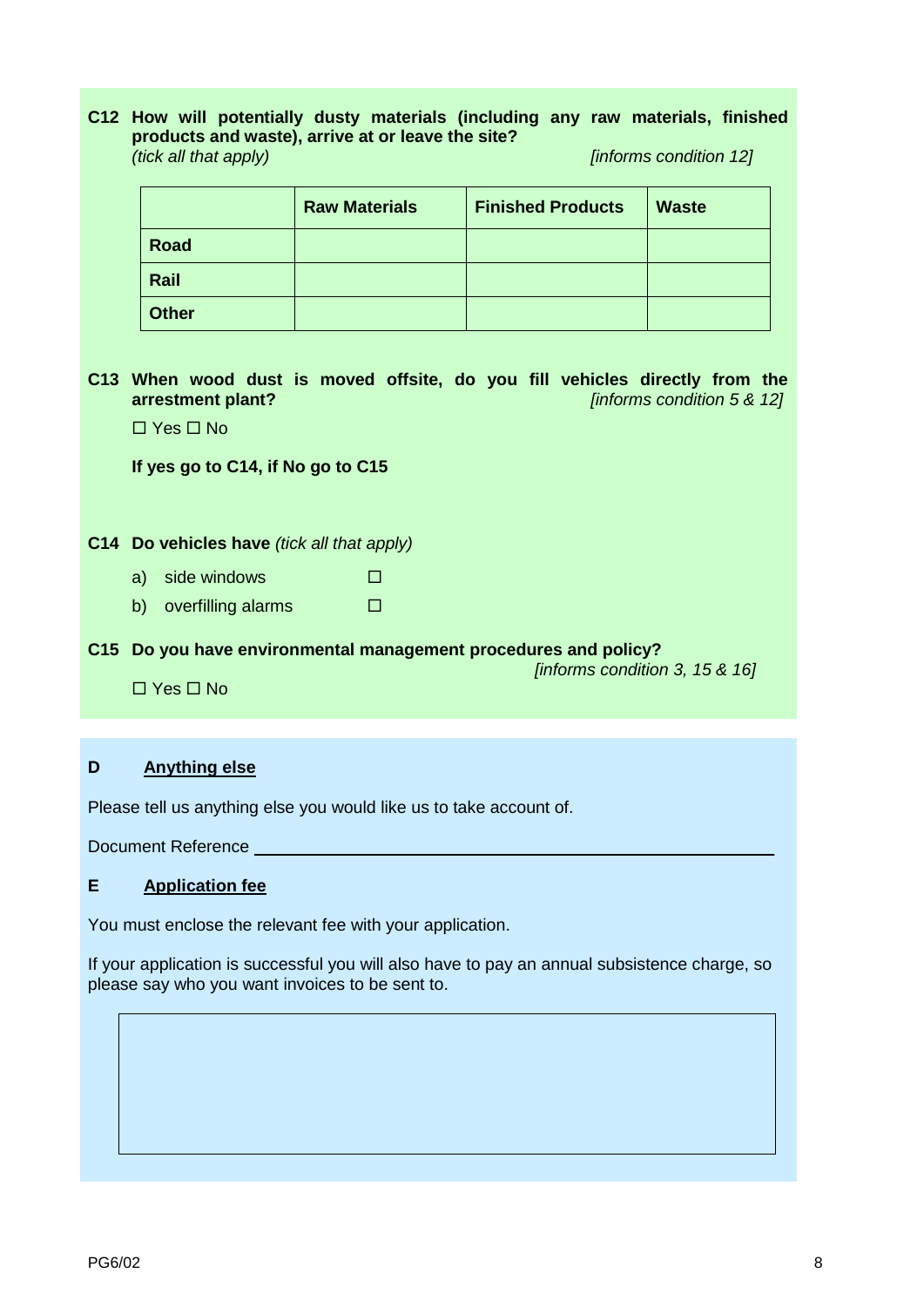#### **F Protection of information**

#### **F1 Any confidential or national security info in your application?**

If there is any information in your application you think should be kept off the public register for confidentiality or national security reasons, please say what and why. General guidance manual chapter 8 advises on what may be excluded. (*Do not include any national security information in your application. Send it, plus the omitted information, to the Secretary of State or Welsh Ministers who will decide what, if anything, can be made public.)*

Document Reference \_\_\_\_\_\_\_\_\_\_\_\_\_\_\_\_\_\_\_\_\_\_\_\_\_\_\_\_\_

#### **F2 Please note: data protection**

The information you give will be used by the Council to process your application. It will be placed on the relevant public register and used to monitor compliance with the permit conditions. We may also use and or disclose any of the information you give us in order to:

- consult with the public, public bodies and other organisations,
- carry out statistical analysis, research and development on environmental issues,
- provide public register information to enquirers,
- make sure you keep to the conditions of your permit and deal with any matters relating to your permit
- investigate possible breaches of environmental law and take any resulting action,
- prevent breaches of environmental law,
- offer you documents or services relating to environmental matters,
- respond to requests for information under the Freedom of Information Act 2000 and the Environmental Information Regulations 2004 (if the Data Protection Act allows)
- assess customer service satisfaction and improve our service.

We may pass on the information to agents/representatives who we ask to do any of these things on our behalf.

#### **F3 Please note: it is an offence to provide false etc information**

It is an offence under regulation 38 of the EP Regulations, for the purpose of obtaining a permit (for yourself or anyone else), to:

- make a false statement which you know to be false or misleading in a material particular,
- recklessly make a statement which is false or misleading in a material particular
- intentionally to make a false entry in any record required to be kept under any environmental permit condition
- with intent to deceive, to forge or use a document issued or required for any purpose under any environmental permit condition.

If you make a false statement

- we may prosecute you, and
- if you are convicted, you are liable to a fine or imprisonment (or both).